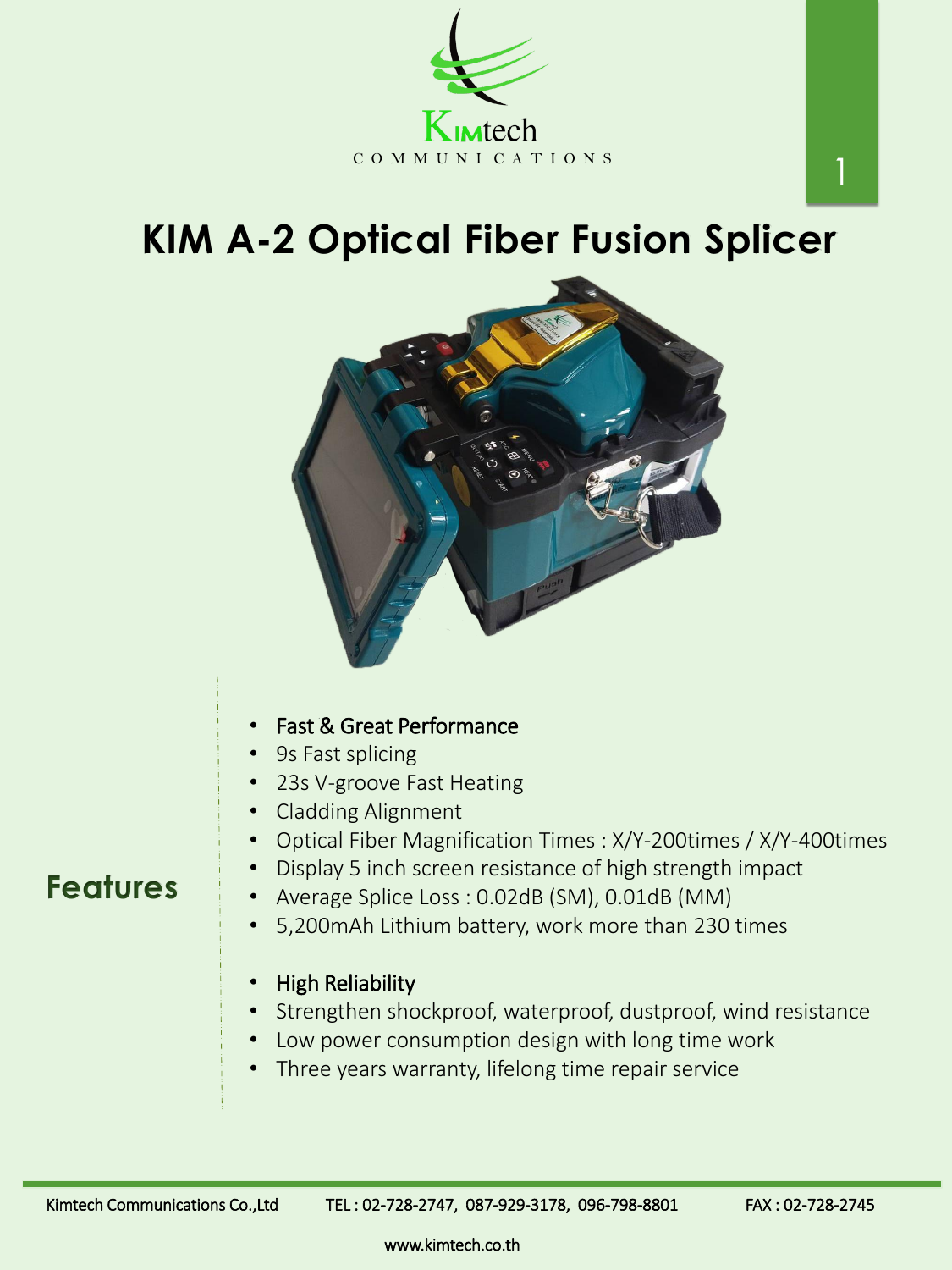www.kimtech.co.th



## **Specification**

| <b>MODEL</b>                                | $KIM-A2$                                                                                      |
|---------------------------------------------|-----------------------------------------------------------------------------------------------|
| <b>Applicable optical Fiber Types</b>       | SM (single mode), MM (multi-mode),<br>DS (dispersion shift), NZDS (non zero dispersion shift) |
| <b>Applicable Optical Fiber Core Number</b> | Single Core                                                                                   |
| <b>Applicable Optical Fiber Diameter</b>    | Cladding diameter : $80-150\mu$ ,<br>Coating diameter: 100 ~ 1000µ                            |
| <b>Fusion Splice Model</b>                  | Prestore: 40 groups, User define: 80 groups                                                   |
| <b>Average Splice Loss</b>                  | 0.02dB (SM), 0.01dB (MM), 0.04dB (DS),<br>0.04dB (NZDS), 0.04dB (BIF/UBIF)                    |
| <b>Echo Loss</b>                            | Better than 60dB                                                                              |
| <b>Splicing Time</b>                        | 9s (typical parameter)                                                                        |
| <b>Loss Estimation</b>                      | Exist                                                                                         |
| <b>Tension Test</b>                         | 2N                                                                                            |
| <b>Monitor</b>                              | 5 inch colorized LCD.<br>Support in Chinese, English, Spanish, Russian, and other             |
| <b>Magnification Times</b>                  | $X/Y$ : 200 times, $X/Y$ : 400 times                                                          |
| <b>Power Supply</b>                         | 5,200 mAh Lithium battery, 13.5 V/5A power adapter                                            |

| <b>Battery</b>                | Typically work more than 230 times (Fusion splicing /<br>Heating / Hot stripping), Single battery charge 3hours,<br>can be recycled 500 times |
|-------------------------------|-----------------------------------------------------------------------------------------------------------------------------------------------|
| <b>Splice Results Storage</b> | 1,000 groups of the latest records                                                                                                            |
| Data Interface                | <b>USB2.0</b>                                                                                                                                 |
| <b>Operating Environment</b>  | Elevation : $0 \sim 5,000$ m / Relative humidity : $0 \sim 95\%$<br>Temperature : -20°C ~ 55 °C / Maximum wind speed : 15m/s                  |

Kimtech Communications Co.,Ltd TEL: 02-728-2747, 087-929-3178, 096-798-8801 FAX: 02-728-2745